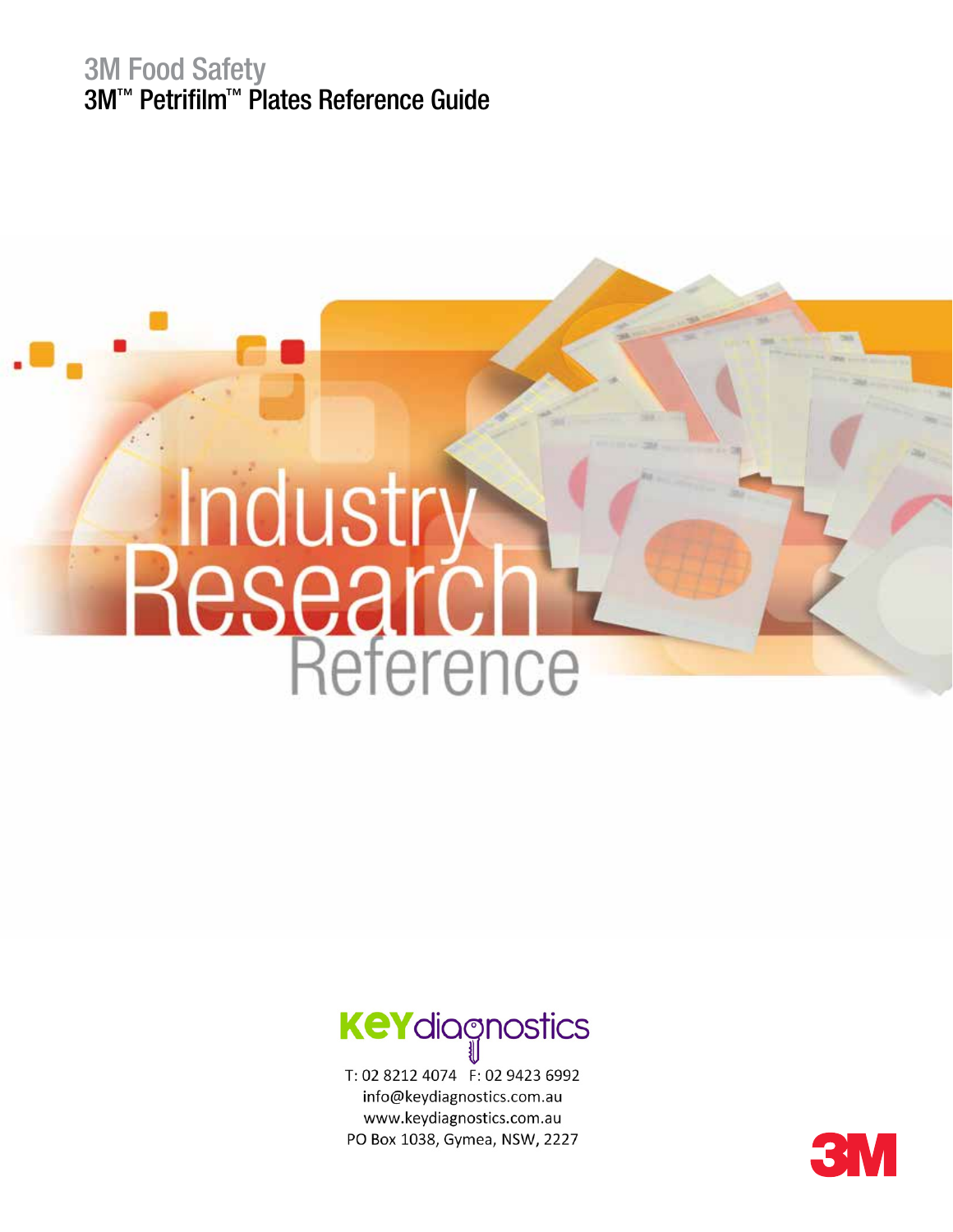# About this reference guide

For more than 30 years food safety professionals around the world have trusted 3M™ Petrifilm™ Plates for fast, accurate microbial quantitative testing. These revolutionary, ready-to-use plates have streamlined, standardized and simplified microbial testing and analysis.

This reference guide is a compilation of selected studies from researchers all over the world, who have used 3M Petrifilm Plates to test food products from fruit juices and dairy products to meat, seafood, poultry and processed foods. The studies help prove what most food safety professionals already know: 3M Petrifilm Plates provide consistently accurate results, improve technician productivity and help reduce costs.

For more information about 3M Petrifilm Plates or to request samples, visit 3M.com/foodsafety or call 1-800-328-6553.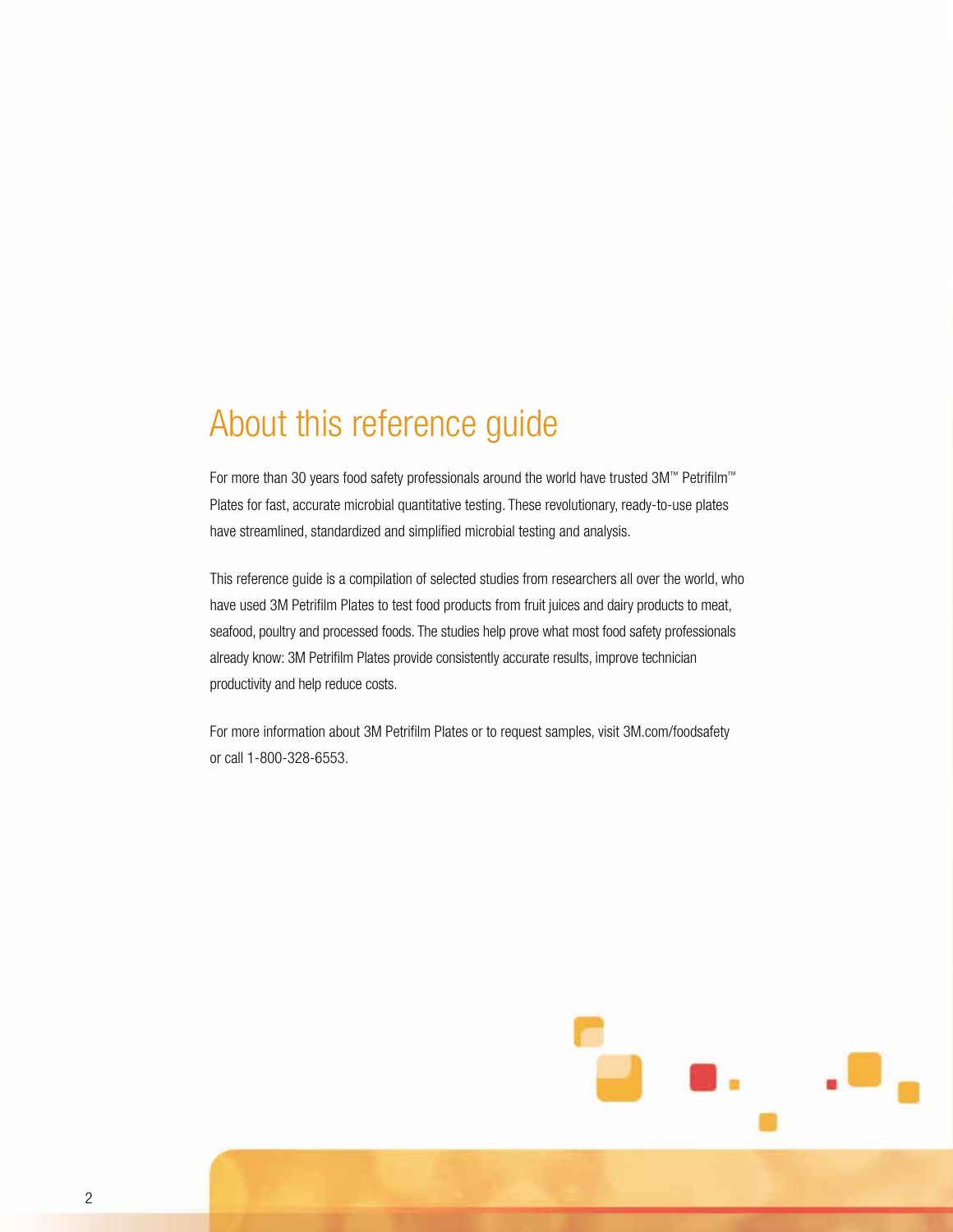# Table<br>of Contents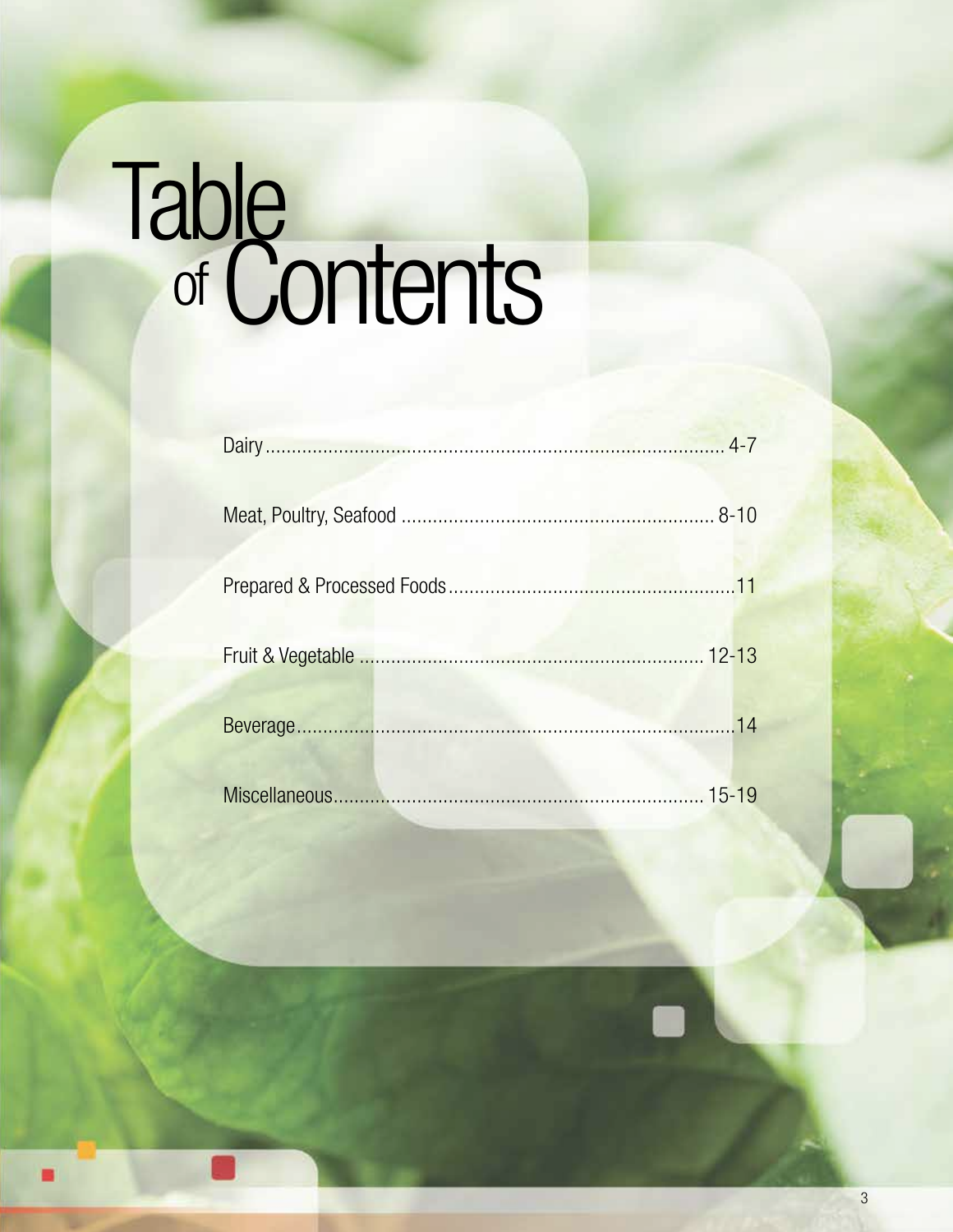# <span id="page-3-0"></span>**Dairy** 3M™ Petrifilm™ Plate Bibliography

### **Quality of pasteurized milk influences the performance of ready-to-use systems for enumeration of aerobic microorganisms**

Beloti, V., et. al.

*International Dairy Journal.* 2002; 12(5): 413-418. <http://www.sciencedirect.com/science/article/pii/S0958694602000213>

*Petrifilm Plate(s):* Aerobic Count *Region:* Latin America

### **Efficacy of 3M™ Petrifilm™ Aerobic Count Plates for Enumerating** *Bacillus sporothermodurans* **and** *Geobacillus stearothermophilus* **in UHT Milk**

Casillas-Buenrostro, R.M., et. al.

*International Dairy Journal.* 2012; 25(2): 147-149. <http://www.sciencedirect.com/science/article/pii/S0958694612000295>

*Petrifilm Plate(s):* Aerobic Count *Region:* Latin America

### **Enumeration of the contaminating bacterial microbiota in unfermented pasteurized milks enriched with probiotic bacteria**

Champagne, C.P., et. al.

*Canadian Journal of Microbiology.* 2009; 55(4): 410-418. <http://www.ncbi.nlm.nih.gov/pubmed/19396241>

*Petrifilm Plate(s):* Aerobic Count *Region:* Canada

### **Evaluation of Petrifilm method for enumerating aerobic bacteria in Crottin goat cheese**

de Sousa, G.B., et. al.

*Revista Argentina de Microbiologia.* 2005; 37(4): 214-216. <http://www.ncbi.nlm.nih.gov/pubmed/16502643>

*Petrifilm Plate(s):* Aerobic Count *Region:* Latin America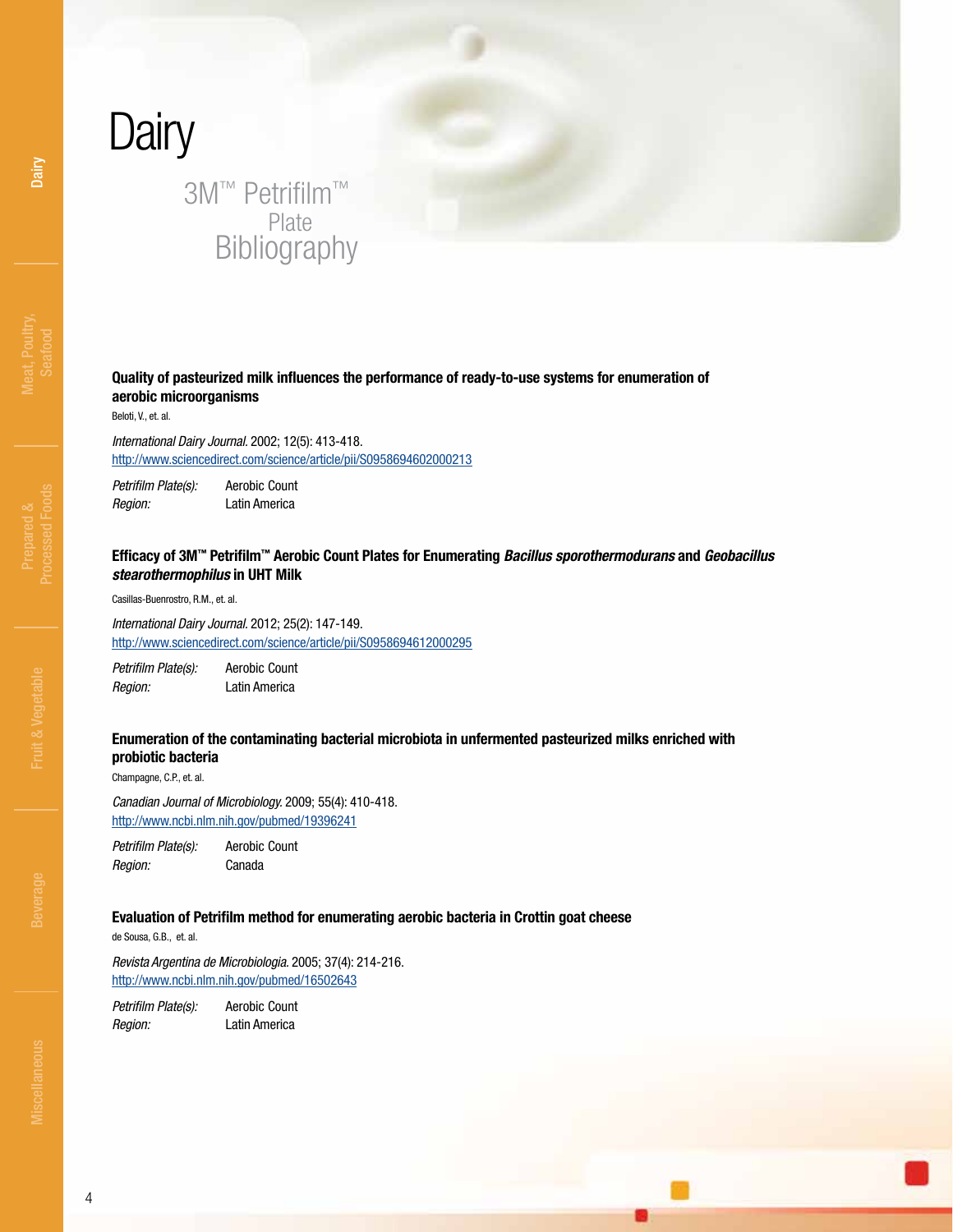[Dairy](#page-3-0)

### 3M™ Petrifilm™ Plate Bibliography—Dairy

**Comparison of 3M Petrifilm Staph Express Count System with the bacteriological analytical manual direct-plating method for enumeration of** *Staphylococcus aureus* **in artificially contaminated hard cheese** Fedio, W.M., et. al.

**With** Abstract **Summary** 

*Journal of AOAC International.* 2008; 91(5): 1138-1141. <http://www.ncbi.nlm.nih.gov/pubmed/18980130>

*[Petrifilm Plate\(s\):](http://www.ncbi.nlm.nih.gov/pubmed/18980130)* Staph Express Count *Region:* United States

*The 3M™ Petrifilm™ Staph Express Count System was evaluated in comparison to the USDA BAM direct-plate count method looking for*  Staphylococcus aureus *in Asiago, Cheddar, Gruyère, Parmesan, Romano and Swiss hard cheeses. Results showed no significant difference between the methods and the 3M™ Petrifilm™ System was reviewed as more convenient to use, considerably faster and less expensive to perform.*

### **Enumeration of total bacteria and coliforms in milk by dry rehydratable film methods: collaborative study**

Ginn, R.E., et. al.

*Journal - Association of Official Analytical Chemists.* 1986; 69(3): 527-531. <http://www.ncbi.nlm.nih.gov/pubmed/3522537>

*[Petrifilm Plate\(s\):](http://www.ncbi.nlm.nih.gov/pubmed/3522537)* Aerobic Count, Coliform Count *Region:* United States

### **Enumeration of starter cultures during yogurt production using Petrifilm AC plates associated with acidified MRS and M17 broths**

Goncalves, M.M., et. al.

*Journal of Dairy Research.* 2009; 76(2): 229-233. <http://www.ncbi.nlm.nih.gov/pubmed/19281634>

*Petrifilm Plate(s):* Aerobic Count *Region:* Latin America

**Shedding patterns of** *S. aureus* **in quarter foremilk samples of cows with known** *S. aureus* **infections [Ausscheidung und nachweis von** *Staphylococcus aureus* **über milch aus infizierten milchdrüsenvierteln]**

Krömker, V., et. al.

*Tierarztliche Praxis Ausgabe G: Grosstiere - Nutztiere.* 2008; 36(6): 389-392. http://www.animalhealth.bayer.com/456.0.html?&no\_cache=1&tx\_ttnews%5BpS%5D=1328691219&tx\_ttnews%5Bpointer%5D=2&tx [ttnews%5Btt\\_news%5D=1296&tx\\_ttnews%5BbackPid%5D=425&cHash=f25838d350923d68bebe83635beba4ff](http://www.animalhealth.bayer.com/456.0.html?&no_cache=1&tx_ttnews%5BpS%5D=1328691219&tx_ttnews%5Bpointer%5D=2&tx_ttnews%5Btt_news%5D=1296&tx_ttnews%5BbackPid%5D=425&cHash=f25838d350923d68bebe83635beba4ff)

*Petrifilm Plate(s):* Staph Express Count *Region:* Europe

### **Pathogenic microflora found in white "telita" cheese made in four states of Venezuela [Microflora patógena del queso blanco "telita" elaborado en cuatro estados de Venezuela]**

Márquez, J.G., et. al.

主要

*Anales Venezolanos de Nutricion.* 2007; 20(1): 17-21. [http://www.scielo.org.ve/scielo.php?script=sci\\_arttext&pid=S0798-07522007000100004&lng=en&nrm=iso&ignore=.html](http://www.scielo.org.ve/scielo.php?script=sci_arttext&pid=S0798-07522007000100004&lng=en&nrm=iso&ignore=.html)

*Petrifilm Plate(s):* [Staph Express Count, Coliform Count, E. coli/Coliform Count](http://www.scielo.org.ve/scielo.php?script=sci_arttext&pid=S0798-07522007000100004&lng=en&nrm=iso&ignore=.html) *Region:* Latin America



[Miscellaneous](#page-14-0)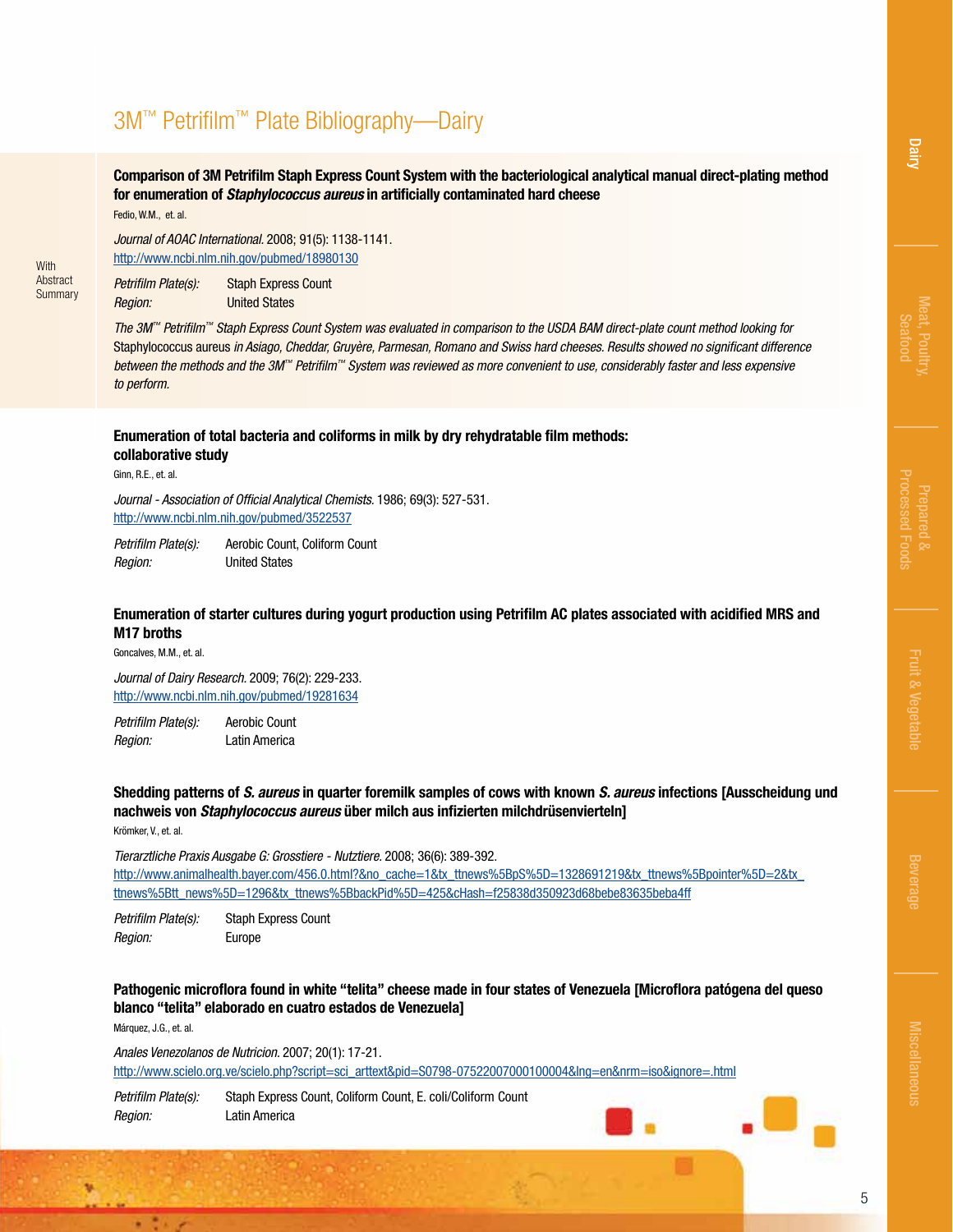# 3M™ Petrifilm™ Plate Bibliography—Dairy

### **Evaluation of the University of Minnesota Tri-plate and 3M Petrifilm for the isolation of** *Staphylococcus aureus* **and**  *Streptococcus* **species from clinically mastitic milk samples**

McCarron, J.L., et. al.

*Journal of Dairy Science.* 2009; 92(10): 5326-5333. <http://www.ncbi.nlm.nih.gov/pubmed/19762850>

*Petrifilm Plate(s):* Staph Express Count *Region:* Canada

### **Laboratory evaluation of 3M Petrifilms and University of Minnesota Bi-plates as potential on-farm tests for clinical mastitis**

McCarron, J.L., et. al.

*Journal of Dairy Science.* 2009; 92(5): 2297-2305. <http://www.ncbi.nlm.nih.gov/pubmed/19389988>

*Petrifilm Plate(s):* Aerobic Count, Coliform Count *Region:* Canada

### **Recovery of lactic acid bacteria on Petrifilm SM under various incubation atmospheres**

McGregor, J.U., et. al.

*Journal of Food Protection.* 1995; 58(3): 316-318. <http://www.ingentaconnect.com/content/iafp/jfp/1995/00000058/00000003/art00017>

*Petrifilm Plate(s):* Aerobic Count *Region:* United States

### **Enumeration of bifidobacteria using Petrifilm AC in pure cultures and in a fermented milk manufactured with a commercial culture of** *Streptococcus* **thermophilus**

Miranda, R.O., et. al.

*Food Microbiology.* 2011; 28(8): 1509-1513. <http://www.ncbi.nlm.nih.gov/pubmed/21925037>

*Petrifilm Plate(s):* Aerobic Count *Region:* Latin America

**Comparison of Petrifilm aerobic count plates and de Man-Rogosa-Sharpe agar for enumeration of lactic acid bacteria** Nero, L.A., et. al.

*Journal of Rapid Methods and Automation in Microbiology.* 2006; 14(3): 249-257. <http://onlinelibrary.wiley.com/doi/10.1111/j.1745-4581.2006.00050.x/abstract>

*Petrifilm Plate(s):* Aerobic Count *Region:* Latin America

**With** Abstract Summary

*The enumeration of lactic acid bacteria (LAB) in raw milk was compared with a side by side study of 3M™ Petrifilm™ Aerobic Count (AC) plates and de Man-Rogosa-Sharpe (MRS) agar. Results indicate there is no significance in counts between the two media and the advantages of using 3M™ Petrifilm™ Aerobic Count Plates for a rapid enumeration in aerobic microorganisms can be expanded for enumeration of LAB in foods. The authors also noted the convenience is particularly interesting for testing fermented milk products.*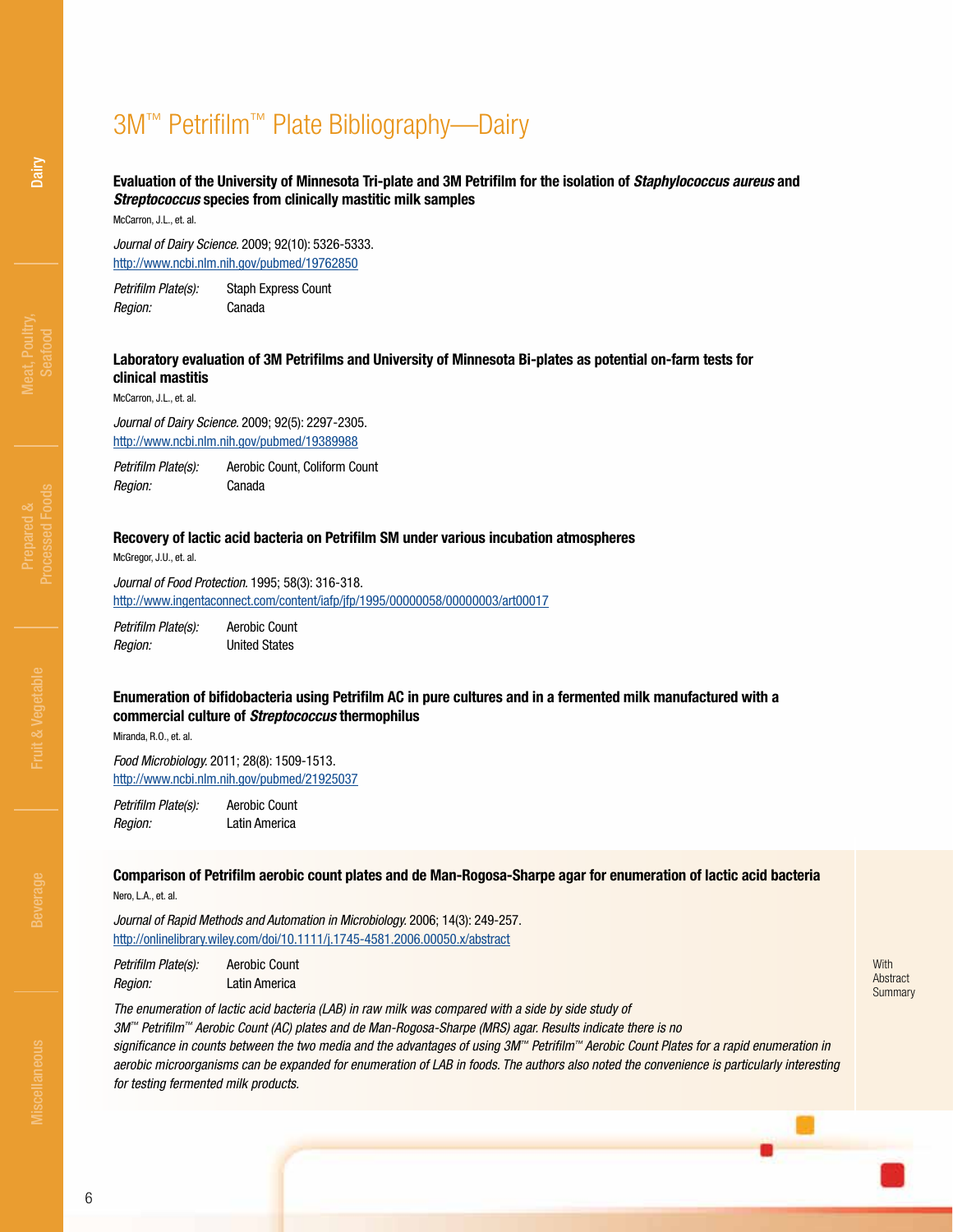# 3M™ Petrifilm™ Plate Bibliography—Dairy

**Evaluation of two alternative techniques for counting mesophilic aerobic bacteria in raw milk** Rosmini, M.R., et. al.

*Food Control.* 2004; 15(1): 39-44.

<http://www.sciencedirect.com/science/article/pii/S0956713503000057>

*Petrifilm Plate(s):* Aerobic Count Plate *Region:* Latin America

**Evaluation of the effect of probiotic cultures on two different yogurt brands over a known population of** *Staphylococcus aureus* **and the production of thermonuclease [Evaluación del efecto de cultivos probióicos presentes en yogurt sobre Staphylococcus aureus y la producción de termonucleasa]**

Salvatierra M., et. al.

*Archivos Latinoamericanos de Nutricion.* 2004; 54(3): 298-302. <http://www.ncbi.nlm.nih.gov/pubmed/15807205>

*Petrifilm Plate(s):* Staph Express Count *Region:* Latin America

#### **3M Petrifilm Staph Express Count plate method for the enumeration of** *Staphylococcus aureus* **in selected dairy foods: collaborative study**

Silbernagel, K.M., et. al.

*Journal of AOAC International.* 2003; 86(5): 963-970. <http://www.ncbi.nlm.nih.gov/pubmed/14632398>

*Petrifilm Plate(s):* Staph Express Count *Region:* United States

**Comparison of methods for enumeration of yeasts and molds in shredded low-moisture, part-skim mozzarella cheese** Spangenberg, D.S., et. al.

*Journal of Food Protection.* 2000; 63(4): 529-533. <http://www.ncbi.nlm.nih.gov/pubmed/10772220>

*Petrifilm Plate(s):* Yeast & Mold Count *Region:* United States

**Performance of two ready-to-use systems for enumeration of aerobic mesophilic microorganisms in frozen goat milk** Tavolaro, P., et. al.

*Brazilian Journal of Microbiology.* 2005; 36(3): 295-300. <http://agris.fao.org/agris-search/search/display.do?f=2008/XS/XS0810.xml;XS2005090317>

*Petrifilm Plate(s):* Aerobic Count *Region:* Latin America

**Enumeration of coagulase and thermonuclease-positive** *Staphylococcus spp.* **in raw milk and fresh soft cheese: An evaluation of Baird-Parker agar, Rabbit Plasma Fibrinogen agar and the 3M Petrifilm Staph Express Count System** Vicosa, G.N., et. al.

*Food Microbiology.* 2010; 27(4): 447-452. <http://www.ncbi.nlm.nih.gov/pubmed/20417392>

*Petrifilm Plate(s):* Staph Express Count *Region:* Latin America

[Dairy](#page-3-0)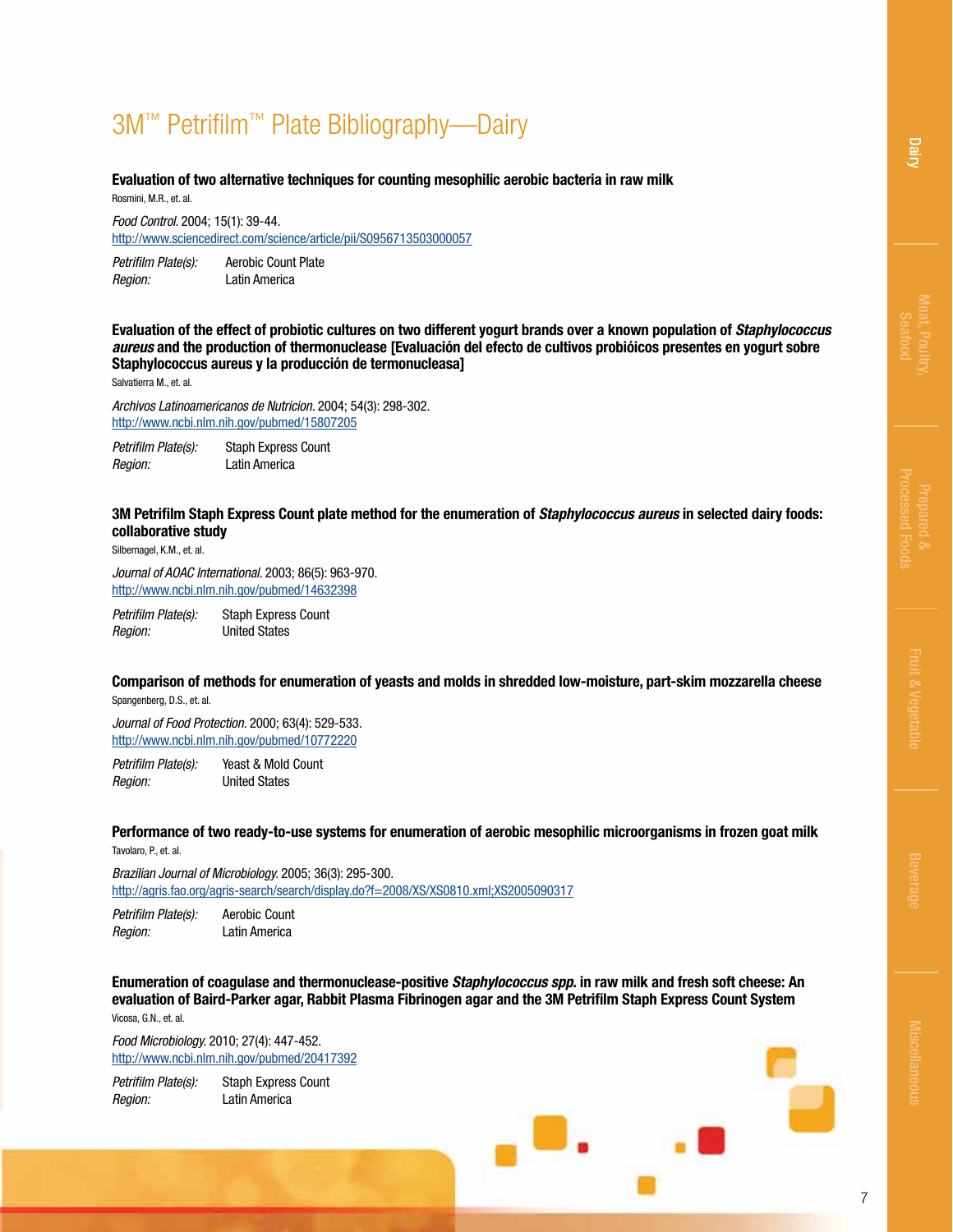# <span id="page-7-0"></span>Meat, Poultry, Seafood

3M™ Petrifilm™ Plate Bibliography

**Evaluation of the Petrifilm Rapid Coliform Count plate method for coliform enumeration from surimi-based imitation crab slurry**

Chung, K.S., et. al.

*Journal of Food Protection.* 2000; 63(1): 123-125. <http://www.ncbi.nlm.nih.gov/pubmed/10643782>

*Petrifilm Plate(s):* Rapid Coliform Count *Region:* Asia

**A survey of microbial levels for incoming raw beef, environmental sources, and ground beef in a red meat processing plant**

Eisel, W.G., et. al.

*Food Microbiology.* 1997; 14(3): 273-282. <http://www.sciencedirect.com/science/article/pii/S0740002096900945>

*Petrifilm Plate(s):* Aerobic Count, Coliform Count, E. coli/Coliform Count *Region:* United States

### **Dry rehydratable film method for enumerating confirmed** *Escherichia coli* **in poultry, meats, and seafood: collaborative study**

Gangar, V., et. al.

*Journal of AOAC International.* 1999; 82(1): 73-78. <http://www.ncbi.nlm.nih.gov/pubmed/10028673>

*Petrifilm Plate(s):* E. coli/Coliform Count *Region:* United States

### **Dynabeads™ plus 3M Petrifilm HEC versus Vitek Immunodiagnostic Assay System for detection of**  *E. coli* **O157 in minced meat**

Grif, K., et. al.

*Letters in Applied Microbiology.* 1998; 26(3): 199-204. <http://www.ncbi.nlm.nih.gov/pubmed/9569709>

*Petrifilm Plate(s):* E. coli/Coliform Count *Region:* United States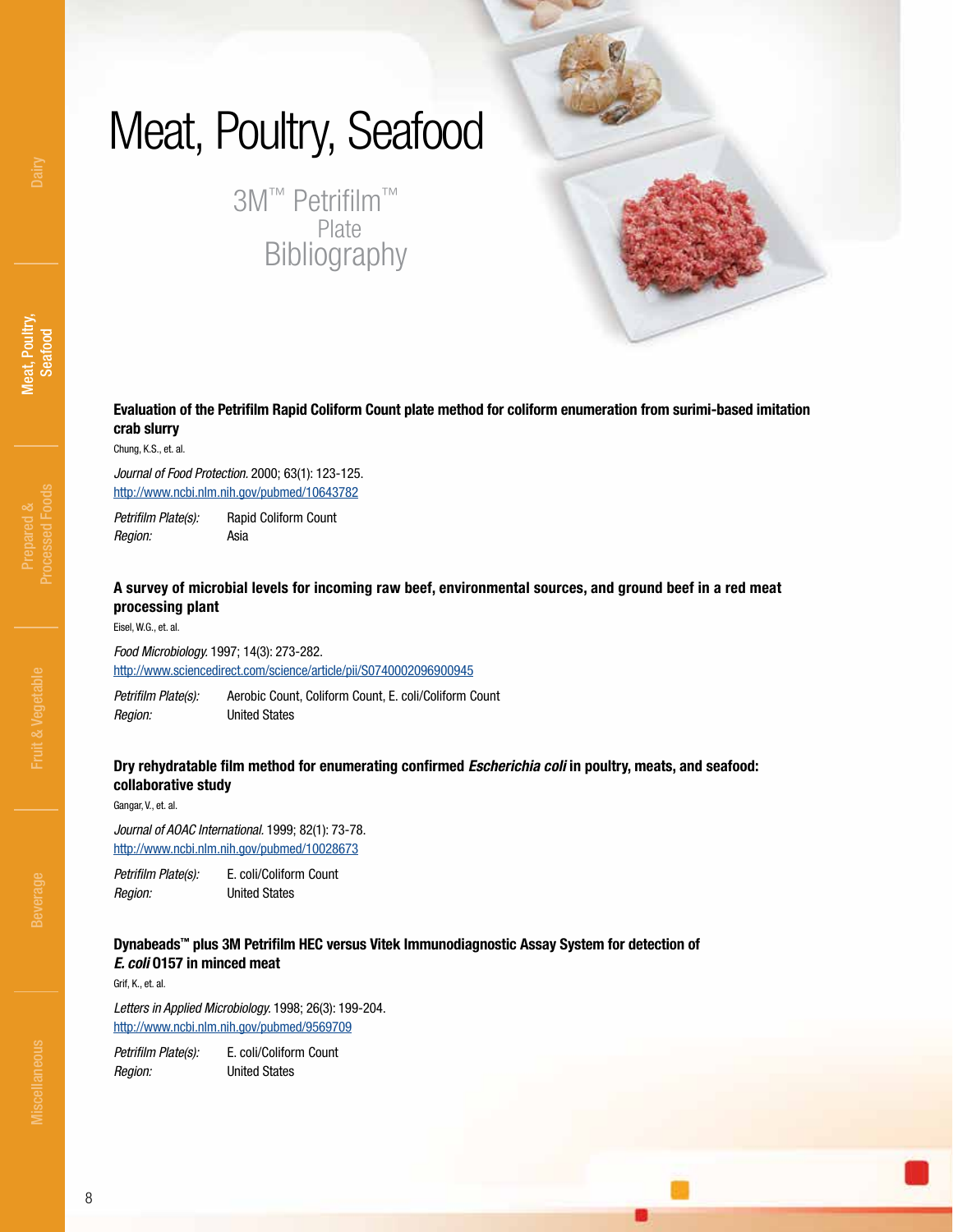# 3M™ Petrifilm™ Plate Bibliography—Meat, Poultry, Seafood

### **Comparison of conventional plating methods and Petrifilm for the recovery of microorganisms in a ground beef processing facility**

Linton, R.H., et. al.

*Journal of Food Protection.* 1997; 60(9): 1084-1088. <http://www.ingentaconnect.com/content/iafp/jfp/1997/00000060/00000009/art00014?crawler=true>

*Petrifilm Plate(s):* Aerobic Count, Coliform Count, E. coli/Coliform Count *Region:* United States

### **Evaluation of consumable household products for decontaminating retail skinless, boneless chicken breasts**

McKee, L.H., et. al.

*Journal of Food Protection.* 2005; 68(3): 534-537. <http://www.ncbi.nlm.nih.gov/pubmed/15771178>

*Petrifilm Plate(s):* Aerobic Count, Coliform Count, E. coli/Coliform Count *Region:* United States

### **Evaluation of the Petrifilm plate method for the enumeration of aerobic microorganisms and coliforms in retailed meat samples**

Park, Y.H., et. al.

**With** Abstract **Summary**  *Journal of Food Protection.* 2001; 64(11): 1841-1843. <http://www.ncbi.nlm.nih.gov/pubmed/11726171> *Petrifilm Plate(s):* Aerobic Count, Coliform Count

*Region:* United States

*The 3M™ Petrifilm™ Plate method was compared to AOAC aerobic count method and violet red bile agar method for pork, chicken and beef. The performance implies that the 3M Petrifilm Plate method could replace the conventional methods in the analysis of microorganism contamination measurement in meat products. The 3M Petrifilm Plate method was characterized as simpler and less time consuming in sample preparation and in procedures, and faster than conventional methods.*

### **Repeatability of the Petrifilm™ HEC test and agreement with a hydrophobic grid membrane filtration method for the enumeration of** *Escherichia coli* **O157: H7 on beef carcasses**

Power, C.A., et. al.

٠

*Journal of Food Protection.* 1998; 61(4): 402-408. <http://www.ncbi.nlm.nih.gov/pubmed/9709201>

*Petrifilm Plate(s):* E. coli/Coliform Count *Region:* Canada



9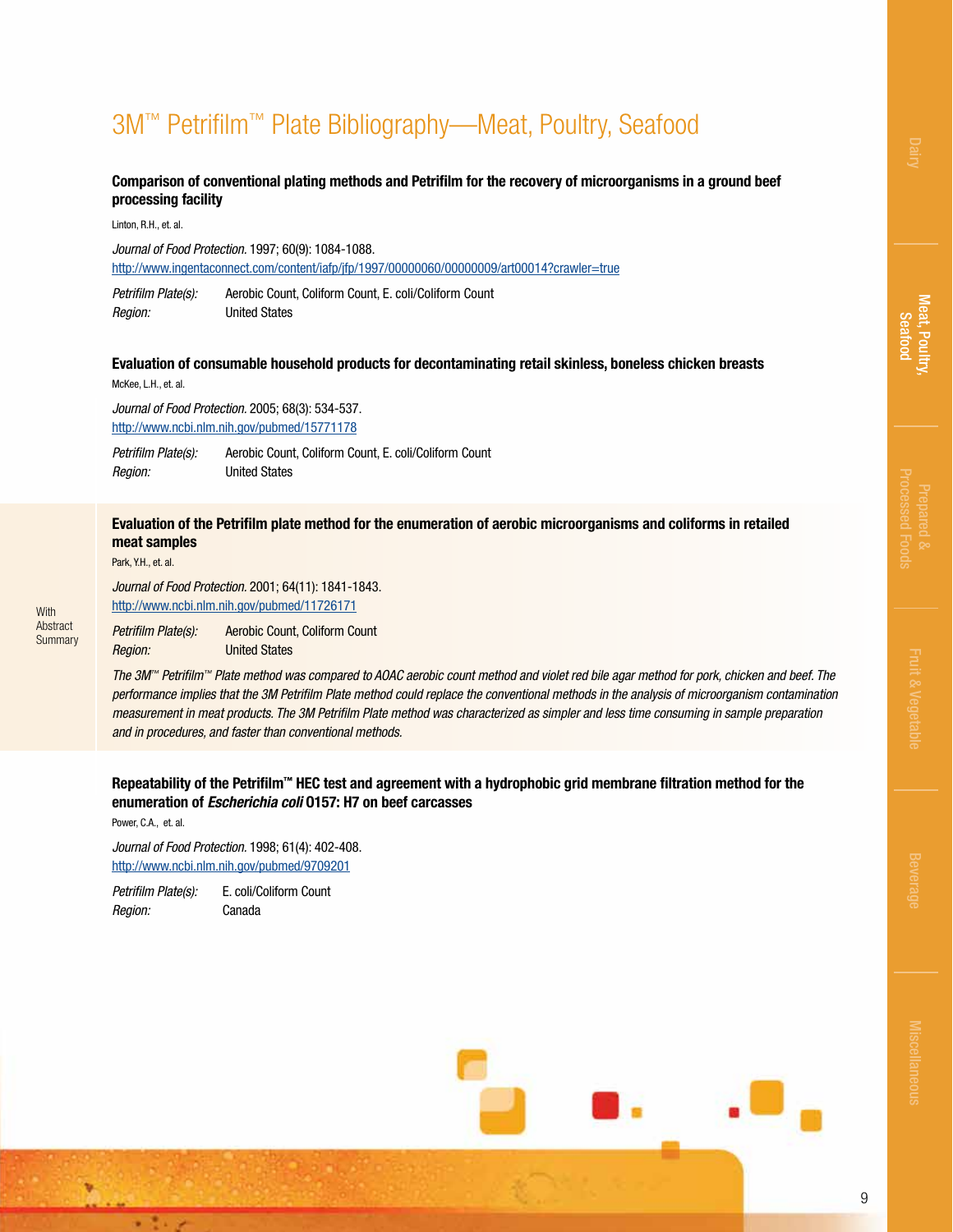# 3M™ Petrifilm™ Plate Bibliography—Meat, Poultry, Seafood

### **Evaluation of** *Escherichia coli* **enumeration methods in poultry dishes [Penilaian Kaedah Pengiraan** *Escherichia coli* **dalam Masakan Ayam]**

Rahman, R.D.A.,et. al.

*Sains Malaysiana.* 2012; 41(3): 325-331.

[http://www.ukm.my/jsm/english\\_journals/vol41num3\\_2012/vol41num3\\_2012pg325-331.html](http://www.ukm.my/jsm/english_journals/vol41num3_2012/vol41num3_2012pg325-331.html)

*Petrifilm Plate(s):* E. coli/Coliform Count *Region:* Asia

*Eleven methods, including 3M™ Petrifilm™ Plates, for* Escherichia coli *enumeration in poultry dishes were evaluated based on ISO 16140 procedures. Each type of* E. coli *strains (ATCC 25922, IMR 1/3 107B and IMR E243) were inoculated into five types of poultry dishes to obtain*  105 cfu/g bacterial concentration. All methods were comparable in term of accuracy, correlation and relative accuracy. Pour plating, drop plating *and 3M Petrifilm Plate methods were more practical than the other eight methods evaluated.*

**With** Abstract **Summary** 

#### **Effect of incubation temperature on aerobic plate counts of beef and sheep carcasses**

Simmons, J., et. al.

*Journal of Food Protection.* 2008; 71(2): 373-375. <http://www.ncbi.nlm.nih.gov/pubmed/18326189>

*Petrifilm Plate(s):* Aerobic Count *Region:* Asia

### **Enumeration of coliforms and** *Escherichia coli* **in frozen black tiger shrimp Penaeus monodon by conventional and rapid methods**

Suwansonthichai, S., et. al.

*International Journal of Food Microbiology.* 2003; 81(2): 113-121. <http://www.ncbi.nlm.nih.gov/pubmed/12457585>

*Petrifilm Plate(s):* E. coli/Coliform Count *Region:* Asia

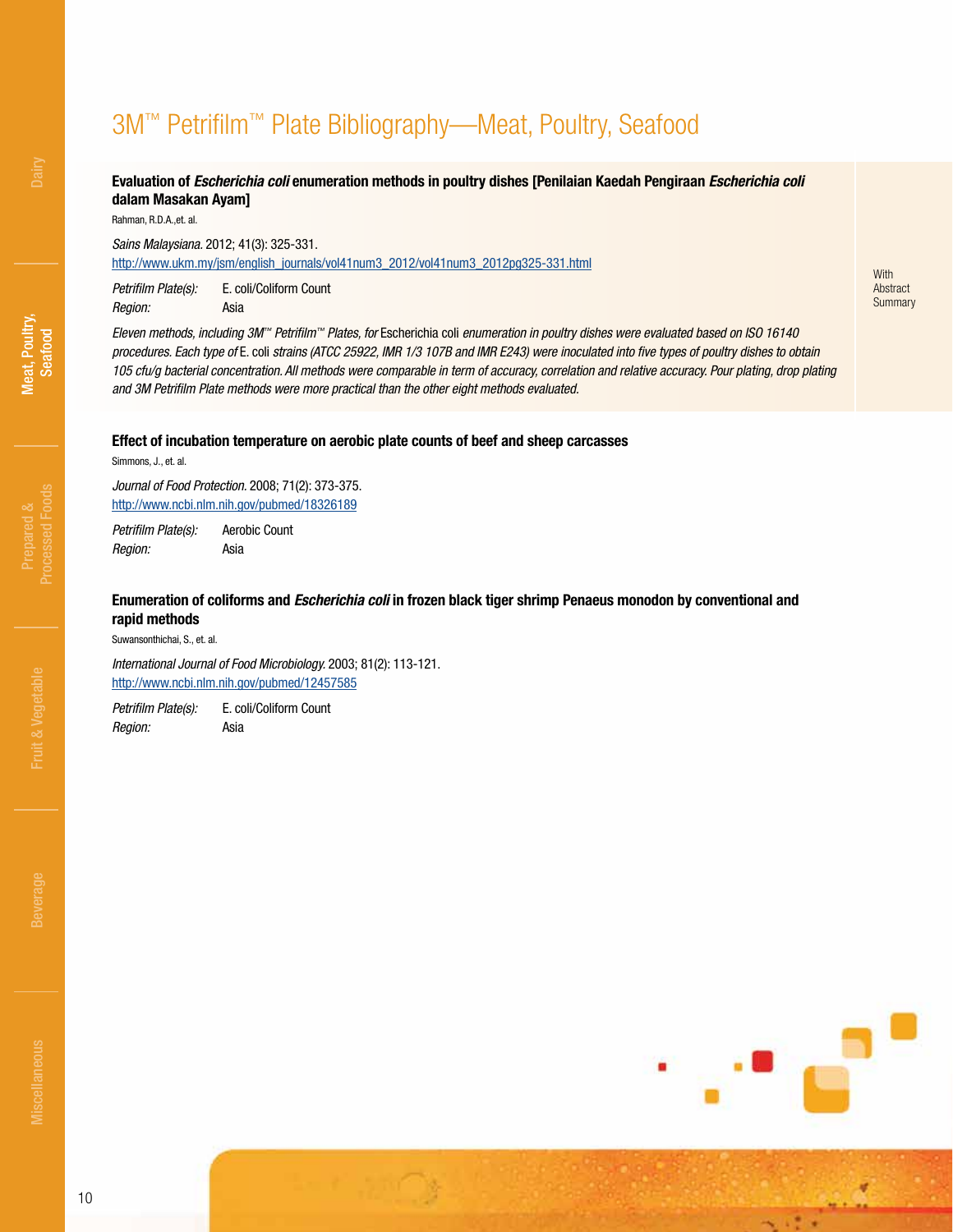# <span id="page-10-0"></span>Prepared & Processed Foods

3M™ Petrifilm™ Plate **Bibliography** 

**3M Petrifilm Staph Express Count Plate method for the enumeration of** *Staphylococcus aureus* **in selected types of meat, seafood, and poultry: collaborative study**

McMahon, W.A., et. al.

*Journal of AOAC International.* 2003; 86(5): 947-953. <http://www.ncbi.nlm.nih.gov/pubmed/14632396>

*Petrifilm Plate(s):* Staph Express Count *Region:* United States

**Comparison of the Baird-Parker agar and 3M Petrifilm rapid** *S. aureus* **count plate methods for detection and enumeration of** *Staphylococcus aureus*

Schoeller, N.P., et. al.

*Food Microbiology.* 2001; 18(6): 581-587. <http://www.sciencedirect.com/science/article/pii/S0740002001904320>

*Petrifilm Plate(s):* Staph Express Count *Region:* United States

### **3M Petrifilm Staph Express Count Plate method for the enumeration of** *Staphylococcus aureus* **in selected types of processed and prepared foods: collaborative study**

Silbernagel, K.M., et. al.

*Journal of AOAC International.* 2003; 86(5): 954-962. <http://www.ncbi.nlm.nih.gov/pubmed/14632397>

*Petrifilm Plate(s):* Staph Express Count *Region:* United States

### **Evaluation of the 3M Petrifilm** *Enterobacteriaceae* **Count plate method for the enumeration of** *Enterobacteriaceae*  **in foods**

Silbernagel, K.M., et. al.

*Journal of Food Protection.* 2002; 65(9): 1452-1456. <http://www.ncbi.nlm.nih.gov/pubmed/12233857>

*Petrifilm Plate(s):* Enterobacteriaceae Count *Region:* United States



11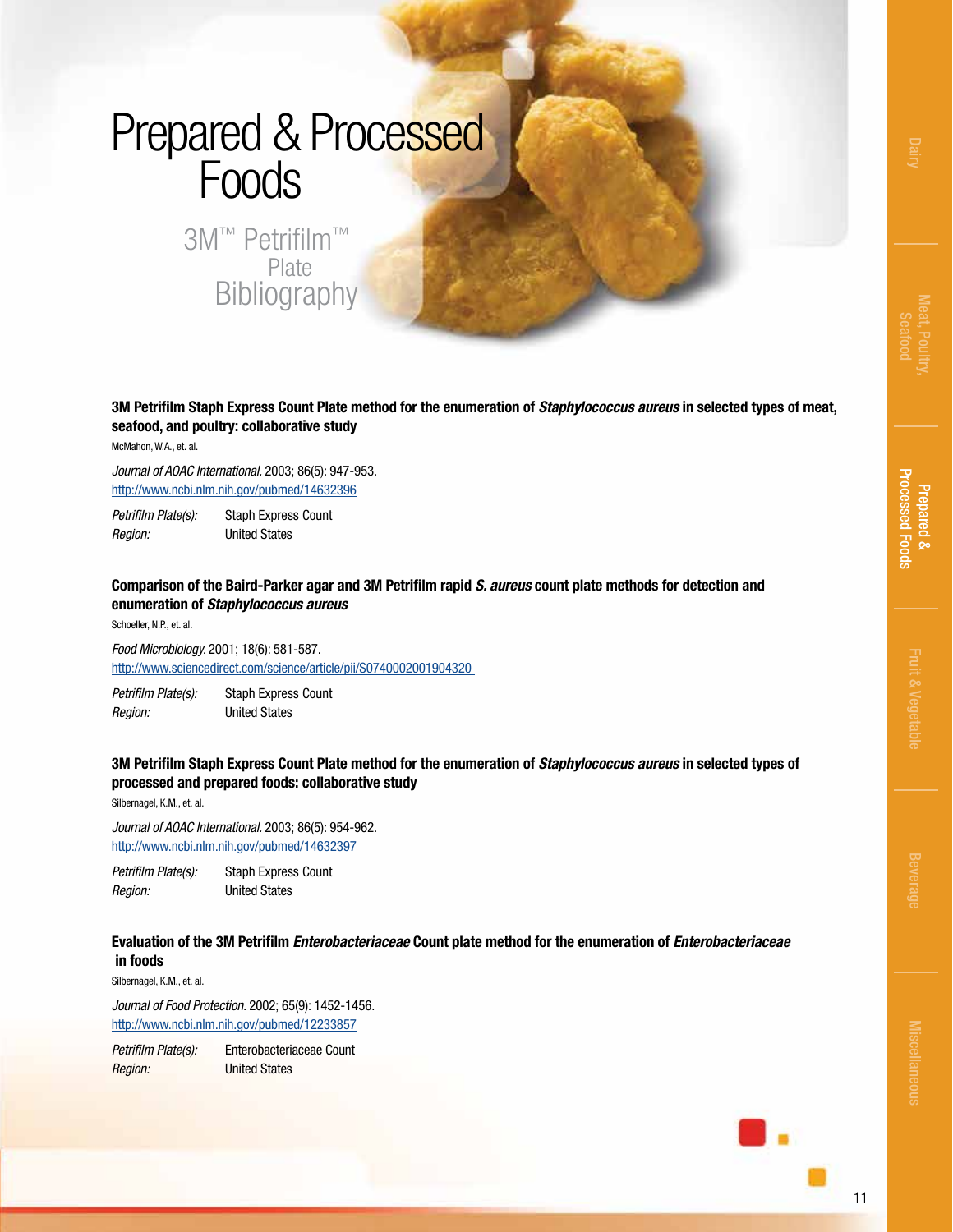# <span id="page-11-0"></span>Fruit & Vegetable

### 3M™ Petrifilm Plate **Bibliography**

**Comparison of Petrifilm method to conventional methods for enumerating aerobic bacteria, coliforms,** *Escherichia coli* **and yeasts and molds in foods**

Jordano, R., et. al.

*Acta microbiologica et immunologica Hungarica.* 1995; 42(3): 255-259. <http://www.ncbi.nlm.nih.gov/pubmed/8548198>

Petrifilm Plate(s): Aerobic Count, Coliform Count, E. coli/Coliform Count, Yeast & Mold Count *Region:* Europe

#### **Evaluation of Petrifilm series 2000 as a possible rapid method to count coliforms in foods**

Priego, R., et. al.

*Journal of Food Protection.* 2000; 63(8): 1137-1140. <http://www.ncbi.nlm.nih.gov/pubmed/10945593>

*Petrifilm Plate(s):* Aerobic Count, Coliform Count, E. coli/Coliform Count *Region:* Europe

**Efficacy of Petrifilm for the enumeration of the aerobic flora, coliforms and** *E. coli* **in typical Italian products [Valutazione dei sistemi di analisi microbiologica petrifilm per la conta aerobica totale, coliformi ed** *E. coli* **in prodotti alimentari Italiani]**

Senini, L., et. al.

*Industrie Alimentari.* 1997; 36(365): 1498-1502. <http://agris.fao.org/agris-search/search/display.do?f=1998%2FIT%2FIT98016.xml%3BIT1998061489>

*Petrifilm Plate(s):* Aerobic Count, Coliform Count, E. coli/Coliform Count *Region:* Europe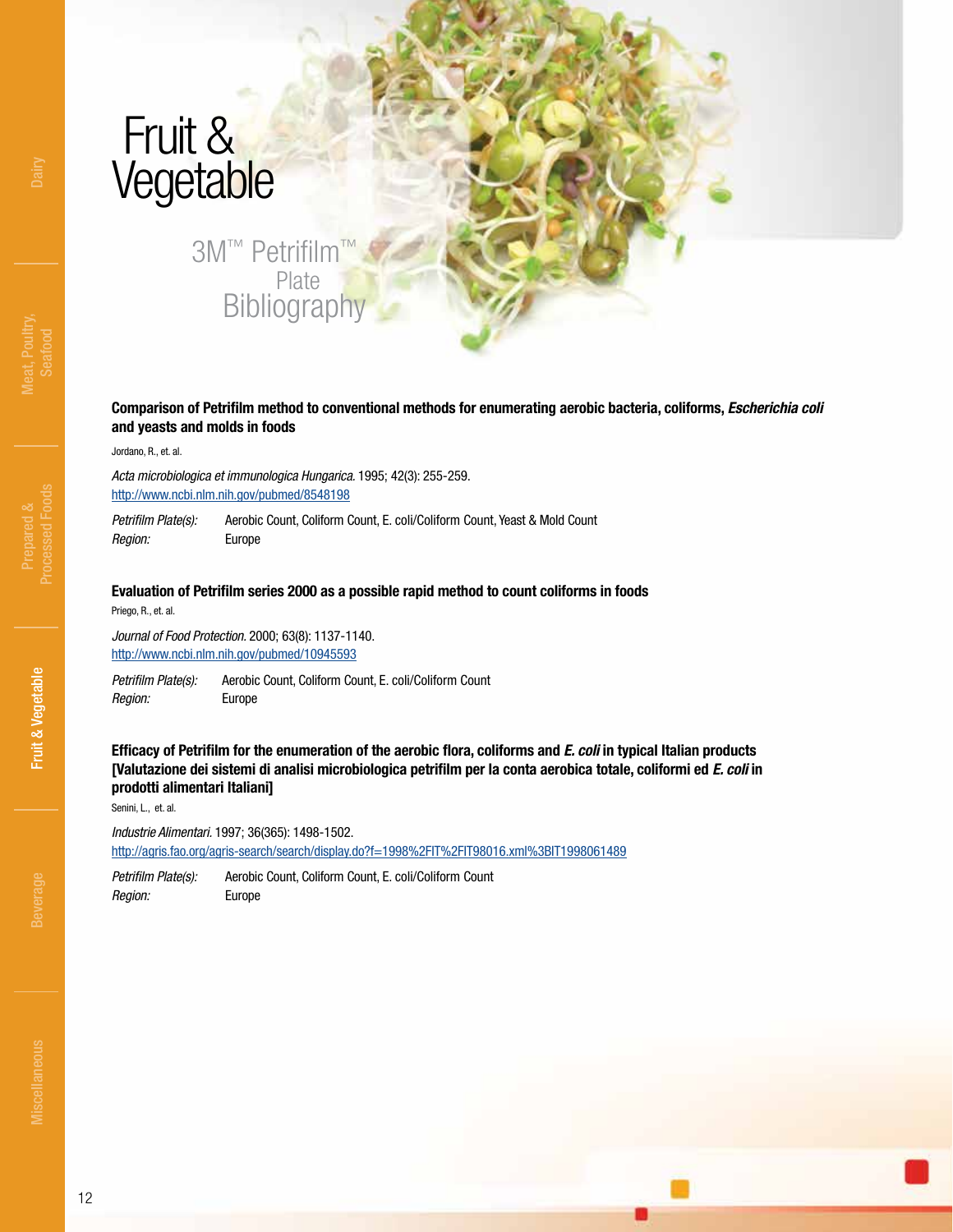# 3M™ Petrifilm™ Plate Bibliography—Fruit & Vegetable

**Petrifilm Rapid** *S. aureus* **count plate method for rapid enumeration of** *Staphylococcus aureus* **in selected foods: collaborative study**

Silbernagel, K.M., et. al.

*Journal of AOAC International.* 2001; 84(5): 1431-1443. <http://www.ncbi.nlm.nih.gov/pubmed/11601462>

*Petrifilm Plate(s):* Staph Express Count *Region:* United States

**Coliforms at 45ºC and comparison of most probable number method and Petrifilm EC for enumeration of total coliforms and** *Escherichia coli* **of foods [Avaliação do padrão coliformes a 45ºC e comparação da eficiência das técnicas dos tubos múltiplos e Petrifilm EC na detecção de coliformes totais e** *Escherichia coli* **em alimentos]**

Silva M.P., et. al.

ų

v.

*Ciencia e Tecnologia de Alimentos.* 2006; 26(2): 352-359. [http://www.scielo.br/scielo.php?script=sci\\_arttext&pid=S0101-20612006000200018&lng=pt&nrm=iso&tlng=pt](http://www.scielo.br/scielo.php?script=sci_arttext&pid=S0101-20612006000200018&lng=pt&nrm=iso&tlng=pt) 

*Petrifilm Plate(s):* E. coli/Coliform Count *Region:* Latin America





13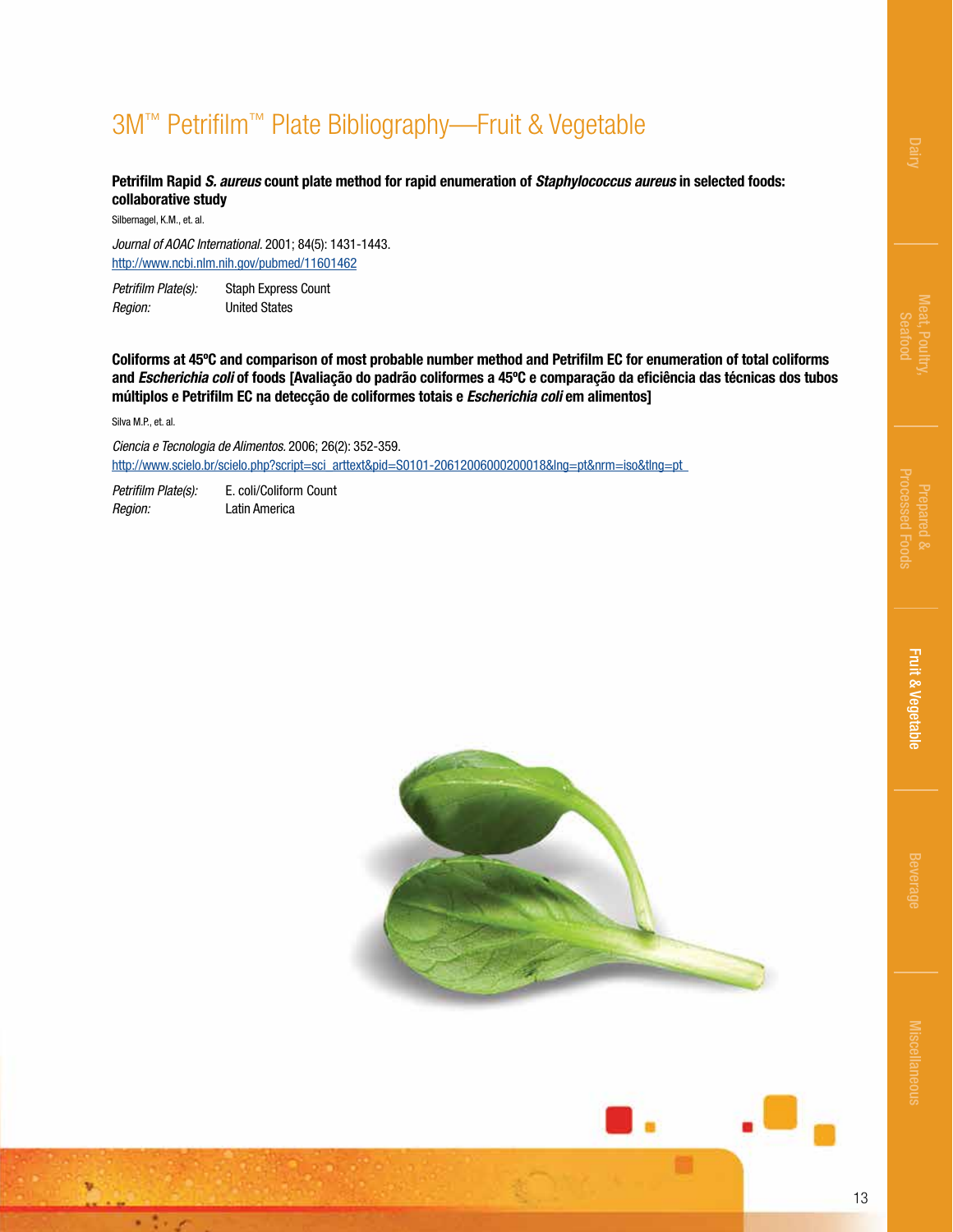# <span id="page-13-0"></span>Beverage

3M™ Petrifilm™ Plate Bibliography

### **A comparison of ready-to-use systems for evaluating the microbiological quality of acidic fruit juices using non-pasteurized orange juice as an experimental model**

Ramazotti-Ferrati, A., et. al.

*International Microbiology.* 2005; 8(1): 49-53. <http://www.ncbi.nlm.nih.gov/pubmed/15906261>

*Petrifilm Plate(s):* Aerobic Count, Yeast & Mold Count *Region:* Latin America

*This study evaluated the performance of 3M™ Petrifilm™ Plates for the enumeration of total aerobes and fungi (yeasts and molds) in acidic fruit juices, using non-pasteurized orange juice as an experimental model. 3M Petrifilm Plates proved to be good alternative methods for testing the microbiological quality of acidic fruit juices.*

### **Comparison of methods for determining** *coliform* **and** *Escherichia coli* **levels in apple cider**

Silk, T.M., et. al.

*Journal of Food Protection.* 1997; 60(11): 1302-1305. <http://www.ingentaconnect.com/content/iafp/jfp/1997/00000060/00000011/art00001?crawler=true>

*Petrifilm Plate(s):* High-Sensitivity Coliform Count, E. coli/Coliform Count *Region:* United States

*This research determined that the easiest and most reliable media for enumerating* coliform bacteria *and* Escherichia coli *levels in apple cider are 3M™ Petrifilm™ High-Sensitivity Coliform Count Plates for coliform levels and 3M™ Petrifilm™* E. coli *Count Plates for* E. coli.

**Summary** 

**With** Abstract

**With** Abstract Summary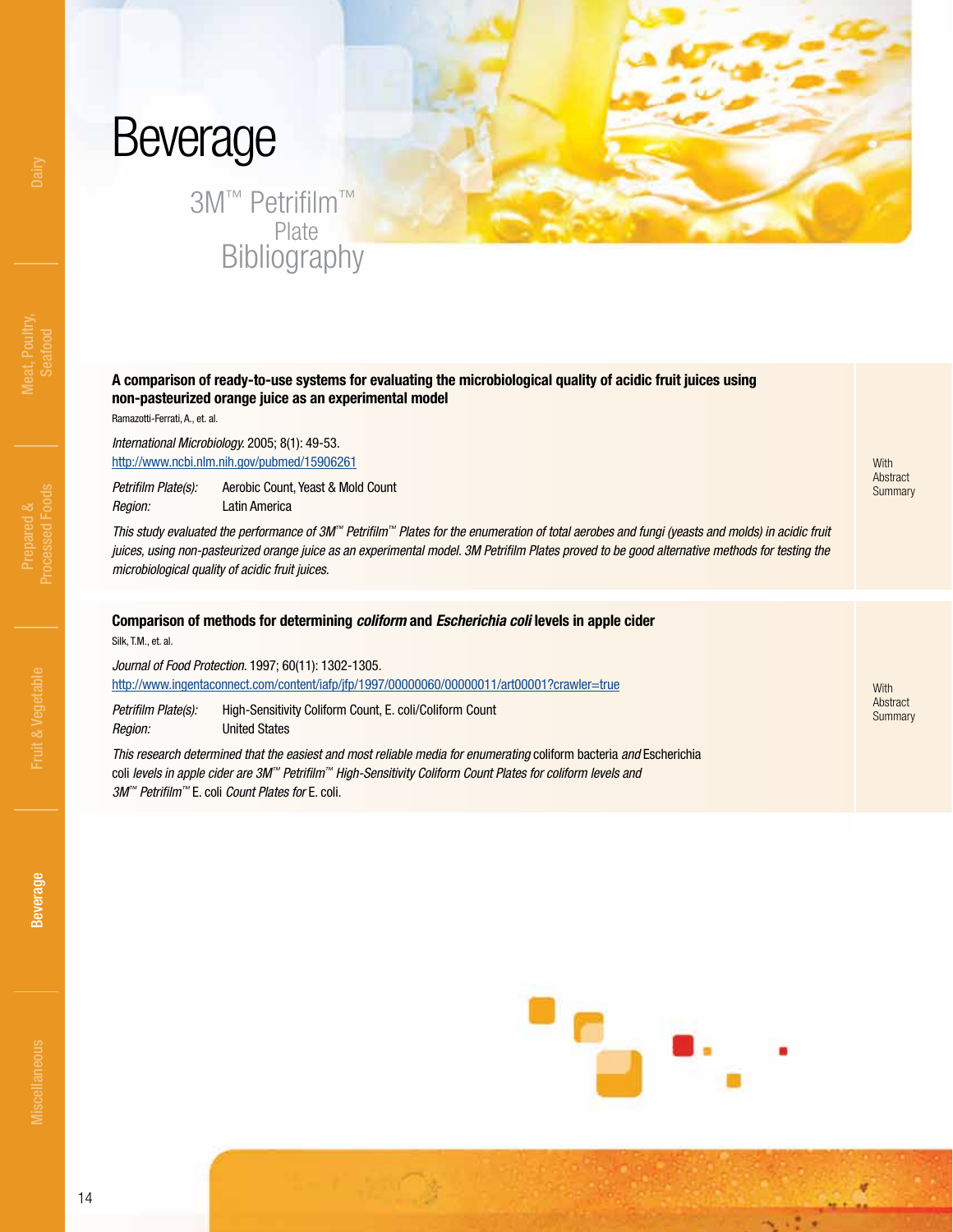# <span id="page-14-0"></span>**Miscellaneous**

3M™ Petrifilm™ Plate **Bibliography**   $400$ 

500

**Evaluation of Petrifilm methods for enumeration of aerobic flora and coliforms in a wide range of foods** Blackburn, C.D.W., et. al.

*Letters in Applied Microbiology.* 1996; 22(2): 137-140. <http://www.ncbi.nlm.nih.gov/pubmed/8936373>

*Petrifilm Plate(s):* Aerobic Count, Coliform Count *Region:* Europe

**Microbiological validation of a film system for monitoring total anaerobic bacterial pollution on surfaces and operator's overalls in controlled areas [CONVALIDA MICROBIOLOGICA DI UN SISTEMA A FILM PER IL MONITORAGGIO DELLA FLORA BATTERICA AEROBICA TOTALE SU SUPERFICI ED INDUMENTI DI LAVORO IN AREE CONTROLLATE]**

Dal maso, G., et. al.

*Bollettino Chimico Farmaceutico.* 1993; 132(1): 23-28. <http://www.ncbi.nlm.nih.gov/pubmed/8476553>

*Petrifilm Plate(s):* Aerobic Count *Region:* Europe

### **Evaluation of dryfilm method for isolation of microorganisms from foods**

Ha, S.-D.

*Korean Journal of Applied Microbiology and Biotechnology.* 1996; 24(2): 178-184.

http://astp.jst.go.jp/modules/search/DocumentDetail/0257-2389%2B%2540%2B1598-642x%2B%2540%2B1598-642x%2B%2540%2B\_24\_ [2\\_N%252FA\\_%25EC%258B%259D%25ED%2592%2588%25EB%2582%25B4%25EC%259D%2598%2B%25EB%25AF%25B8%25EC%2583](http://astp.jst.go.jp/modules/search/DocumentDetail/0257-2389%2B%2540%2B1598-642x%2B%2540%2B1598-642x%2B%2540%2B_24_2_N%252FA_%25EC%258B%259D%25ED%2592%2588%25EB%2582%25B4%25EC%259D%2598%2B%25EB%25AF%25B8%25EC%2583%259D%25EB%25AC%25BC%2B%25EB%25B6%2584%25EB%25A6%25AC%25EB%25A5%25BC%2B%25EC%259C%2584%25ED%2595%259C%2Bdryfilm%2B%25EB%25B0%25A9%25EB%25B2%2595%25EC%259D%2598%2B%25ED%258F%2589%25EA%25B0%2580%25EC%2597%25B0%25EA%25B5%25AC) %259D%25EB%25AC%25BC%2B%25EB%25B6%2584%25EB%25A6%25AC%25EB%25A5%25BC%2B%25EC%259C%2584%25ED%2595 %259C%2Bdryfilm%2B%25EB%25B0%25A9%25EB%25B2%2595%25EC%259D%2598%2B%25ED%258F%2589%25EA%25B0%2580%25 EC%2597%25B0%25EA%25B5%25AC

*Petrifilm Plate(s):* Aerobic Count, Coliform Count, E. coli/Coliform Count *Region:* Asia

### **Manual squeezing as an alternative to mechanical stomaching in preparing beef carcass sponge samples for microbiological analysis**

Ingham, S.C., et. al.

*Journal of Food Protection.* 2009; 72(2): 428-430. <http://www.ncbi.nlm.nih.gov/pubmed/19350993>

Petrifilm Plate(s): Aerobic Count, Coliform Count, Enterobacteriaceae Count *Region:* United States

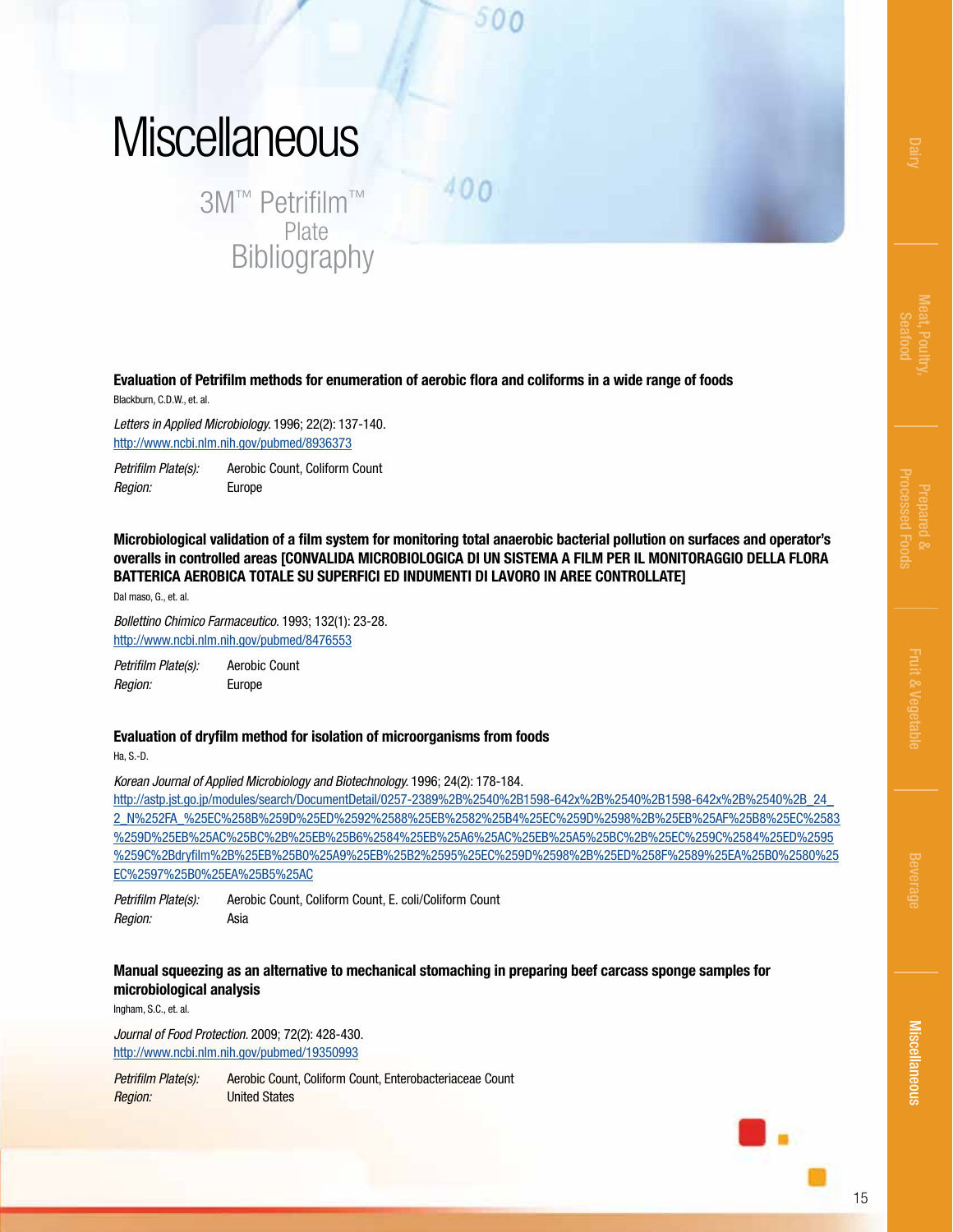### **Comparison of the Baird-Parker agar and 3M™ Petrifilm™ Staph Express Count Plate methods for enumeration of**  *Staphylococcus aureus* **in naturally and artificially contaminated foods**

Ingham, S.C., et. al.

*Journal of Food Protection.* 2003; 66(11): 2151-2155. <http://www.ncbi.nlm.nih.gov/pubmed/14627298>

*Petrifilm Plate(s):* Staph Express Count *Region:* United States

**Comparison of Petrifilm method to conventional methods for enumerating aerobic bacteria, coliforms,** *Escherichia coli* **and yeasts and molds in foods**

Jordano, R., et. al.

*Acta microbiologica et immunologica Hungarica.* 1995; 42(3): 255-259. <http://www.ncbi.nlm.nih.gov/pubmed/8548198>

Petrifilm Plate(s): Aerobic Count, Coliform Count, E. coli/Coliform Count, Yeast & Mold Count *Region:* Europe

### **Dry rehydratable film method for rapid enumeration of coliforms in foods (3M™ Petrifilm™ Rapid Coliform Count Plate): collaborative study**

Kinneberg, K.M., et. al.

*Journal of AOAC International.* 2002; 85(1): 56-71. <http://www.ncbi.nlm.nih.gov/pubmed/11878620>

*Petrifilm Plate(s):* Rapid Coliform Count *Region:* United States

### **Comparison of the Petrifilm dry rehydratable film and conventional culture methods for enumeration of yeasts and molds in foods: collaborative study**

Knight, M.T., et. al.

*Journal of AOAC International.* 1997; 80(4): 806-811. <http://www.ncbi.nlm.nih.gov/pubmed/9241844>

*Petrifilm Plate(s):* Yeast and Mold Count *Region:* United States

### **Evaluation of a dry, rehydratable film method for rapid enumeration of** *Staphylococcus aureus*

Mach, P.A., et. al.

*Journal of AOAC International.* 2000; 83(5): 1096-1107. <http://www.ncbi.nlm.nih.gov/pubmed/11048850>

*Petrifilm Plate(s):* Staph Express Count *Region:* United States

**Miscellaneous**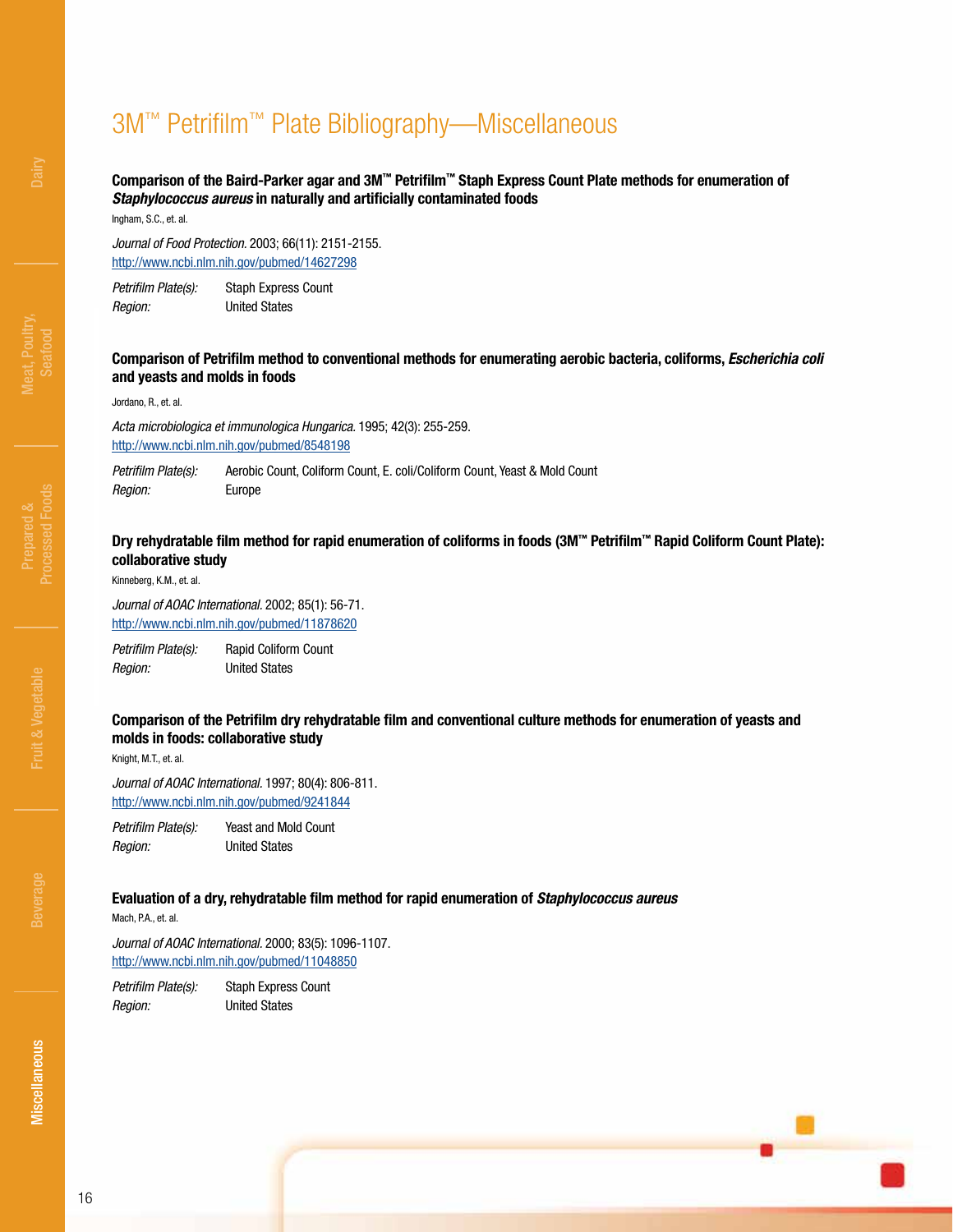### **Development of a PCR assay for detection of** *Enterobacteriaceae* **in foods**

Nakano, S., et. al.

*Journal of Food Protection.* 2003; 66(10): 1798-1804. <http://www.ncbi.nlm.nih.gov/pubmed/14572216>

*Petrifilm Plate(s):* Enterobacteriaceae Count *Region:* United States

### **Comparison of 3M Petrifilm Environmental** *Listeria* **plates against standard enrichment methods for the detection of** *Listeria monocytogenes* **of epidemiological significance from environmental surfaces**

Nyachuba, D.G., et. al.

*Journal of Food Science.* 2007; 72(9): M346-M354. <http://www.ncbi.nlm.nih.gov/pubmed/18034727>

*Petrifilm Plate(s):* Environmental Listeria *Region:* United States

### **Evaluation of Petrifilm series 2000 as a possible rapid method to count coliforms in foods**

Priego, R., et. al.

*Journal of Food Protection.* 2000; 63(8): 1137-1140. <http://www.ncbi.nlm.nih.gov/pubmed/10945593> *Petrifilm Plate(s):* Aerobic Count, Coliform Count, E. coli/Coliform Count *Region:* Europe

#### **Evaluation of Petrifilm EC method for enumeration of** *E. coli* **from soil**

Samarajeewa, A.D., et. al.

*Letters in Applied Microbiology.* 2010; 50(5): 457-461. <http://www.ncbi.nlm.nih.gov/pubmed/20184673>

*Petrifilm Plate(s):* E. coli/Coliform Count *Region:* Canada

**Evaluation of Petrifilm system for enumeration of aerobic flora, coliforms and** *E. coli.* **Results of a ring test [Valutazione dei sistemi di analisi microbiologica Petrifilm conta aerobica totale, coliformi ed** *E. Coli.* **Risultati di uno studio interlaboratorio]**

Senini, L., et. al.

*Industrie Alimentari.* 1999; 38(385): 1117-1120. <http://agris.fao.org/agris-search/search/display.do?f=2001%2FIT%2FIT01004.xml%3BIT2001060826>

*Petrifilm Plate(s):* Aerobic Count, Coliform Count, E. coli/Coliform Count *Region:* Europe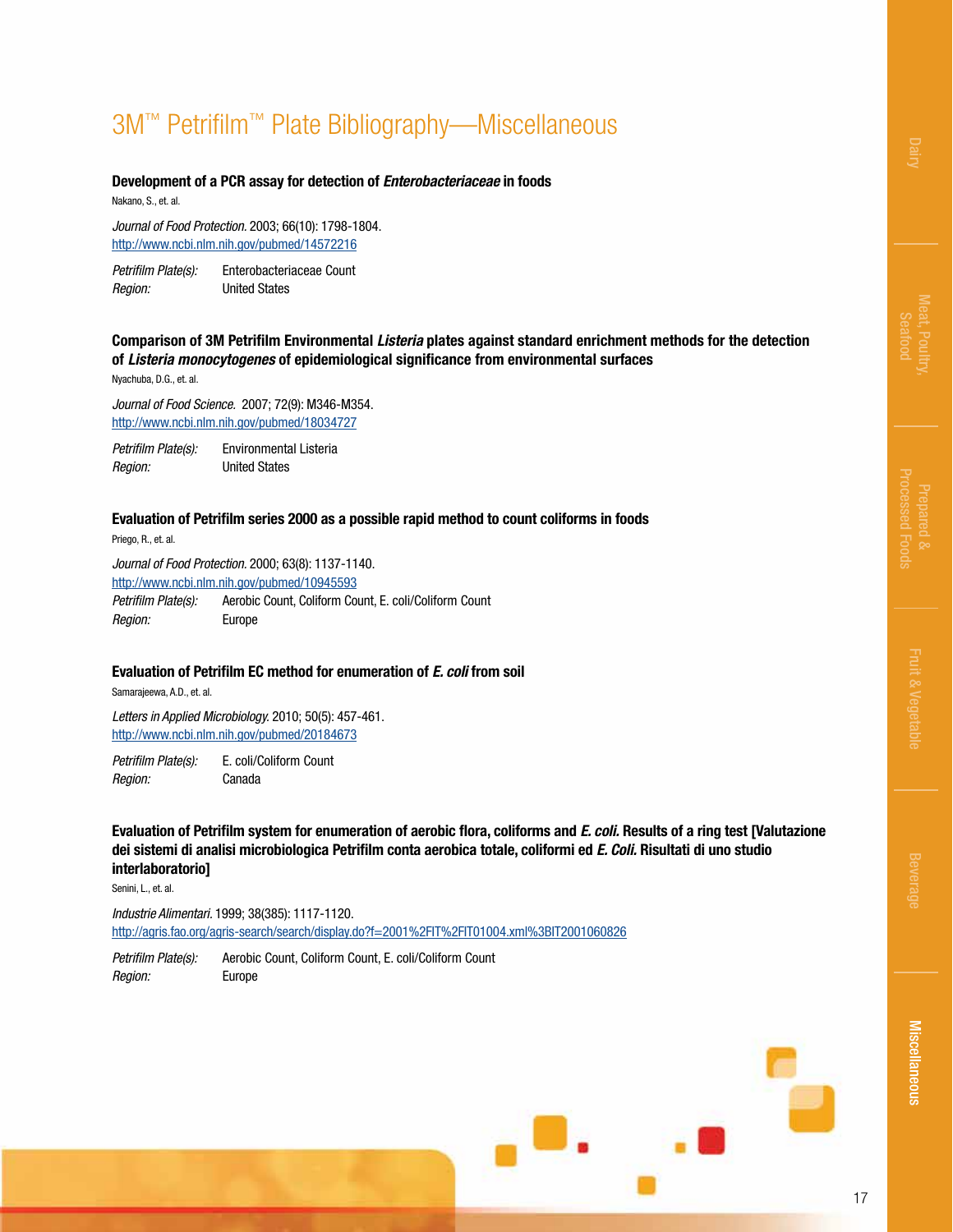### **Efficacy of Petrifilm for the enumeration of the aerobic flora-coliforms and** *E. coli* **in typical Italian products [Valutazione dei sistemi di analisi microbiologica petrifilm per la conta aerobica totale, coliformi ed** *E. coli* **in prodotti alimentari Italiani]**

Senini, L., et. al.

*Industrie Alimentari.* 1997; 36(365): 1498-1502. <http://agris.fao.org/agris-search/search/display.do?f=1998%2FIT%2FIT98016.xml%3BIT1998061489>

*Petrifilm Plate(s):* Aerobic Count, Coliform Count, E. coli/Coliform Count *Region:* Europe

### **3M™ Petrifilm™** *Enterobacteriaceae* **Count plate method for enumeration of** *Enterobacteriaceae* **in selected foods: collaborative study**

Silbernagel, K.M., et. al.

*Journal of AOAC International.* 2003; 86(4): 802-814. <http://www.ncbi.nlm.nih.gov/pubmed/14509441>

*Petrifilm Plate(s):* Enterobacteriaceae Count *Region:* United States

### **Petrifilm Rapid** *S. aureus* **Count plate method for rapid enumeration of** *Staphylococcus aureus* **in selected foods: collaborative study**

Silbernagel, K.M., et. al.

*Journal of AOAC International.* 2001; 84(5): 1431-1443. <http://www.ncbi.nlm.nih.gov/pubmed/11601462>

*Petrifilm Plate(s):* Staph Express Count *Region:* United States

**Coliforms at 45°C and comparison of most probable number method and Petrifilm EC for enumeration of total coliforms and** *Escherichia coli* **of foods [Avaliação do padrão coliformes a 45°C e comparação da eficiência das técnicas dos tubos múltiplos e Petrifilm EC na detecção de coliformes totais e** *Escherichia coli* **em alimentos]** Silva, M.P., et. al.

*Ciencia e Tecnologia de Alimentos.* 2006; 26(2): 352-359. [http://www.scielo.br/scielo.php?script=sci\\_arttext&pid=S0101-20612006000200018&lng=pt&nrm=iso&tlng=pt](http://www.scielo.br/scielo.php?script=sci_arttext&pid=S0101-20612006000200018&lng=pt&nrm=iso&tlng=pt)

*Petrifilm Plate(s):* E. coli/Coliform Count *Region:* Latin America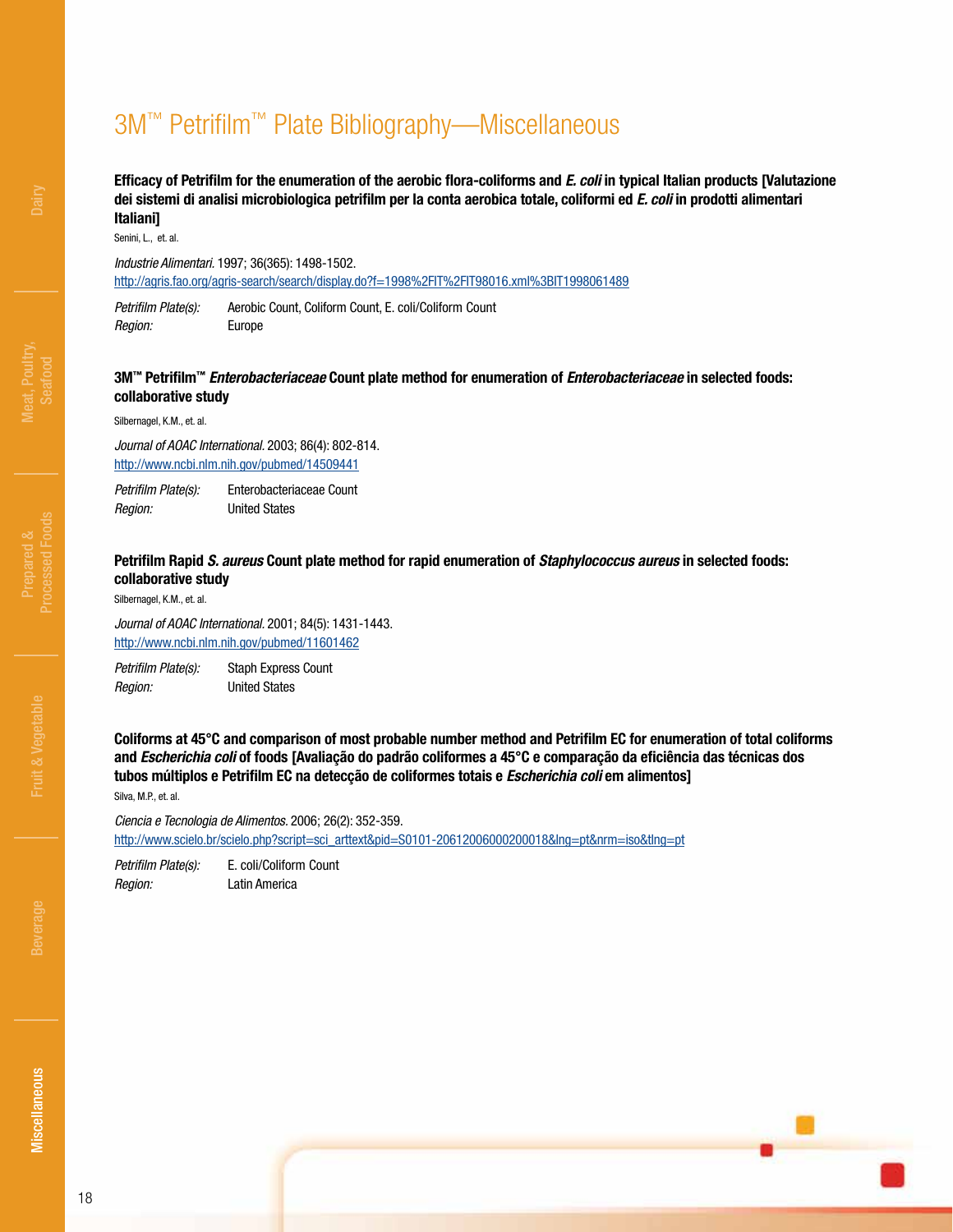### **Volunteer monitoring of** *E. coli* **in streams of the upper Midwestern United States: A comparison of methods** Stepenuck, K.F., et. al.

*Environmental Monitoring and Assessment.* 2011; 174(4-Jan): 625-633. <http://www.ncbi.nlm.nih.gov/pubmed/20454848>

*Petrifilm Plate(s):* E. coli/Coliform Count *Region:* United States

**With** Abstract **Summary** 

**With** Abstract **Summary** 

*This study evaluated two* E. coli *monitoring methods, Coliscan Easygel and 3M™ Petrifilm™ Plates to compare to the results of the EPA-approved laboratory analyses. 3M Petrifilm Plates results were more related to the laboratory analyses than Coliscan Easygel. Both test methods had comparable overall accuracy of predicting if a sample exceeded or fell below the 235 cfu/100 mL EPA body contact standard for recreational surface waters but two-thirds of volunteers favored 3M Petrifilm Plates.*

### **Enumeration of** *Staphylococcus aureus* **using CHROMagar and Petrifilm plates [Quantitative Bestimmung von Staphylococcus aureus mittels CHROMagar™ und Petrifilm]**

Wichmann-Schauer, H., et. al.

*Fleischwirtschaft.* 2004; 84(6): 120-123. <http://cat.inist.fr/?aModele=afficheN&cpsidt=15862414>

*Petrifilm Plate(s):* Staph Express Count *Region:* Europe

### **Comparative evaluation of the association among enumeration methods and production of enterotoxins in food-derived**  *Staphylococcus aureus*

Zhang, C., et. al.

*Journal of AOAC International.* 2012; 95(1): 105-110. <http://www.ncbi.nlm.nih.gov/pubmed/22468348>

*Petrifilm Plate(s):* Staph Express Count *Region:* Asia

*The morphological enumerations of food-derived* S. aureus *and production of SEs using different methodologies was evaluated and the 3M™ Petrifilm™ Staph Express Count Plate displayed better performance for the enumeration of SE-positive S.* aureus when compared with BP, *including higher frequencies of SE-positive isolates and better correlation indices between typical and SE-positive counts. Among all the evaluated culture media, no significant difference (P > 0.05) was shown on the frequencies of typical colonies that carried 11 individual se genes. This study will be important for the selection of methods for inspection of food-derived* S. aureus.